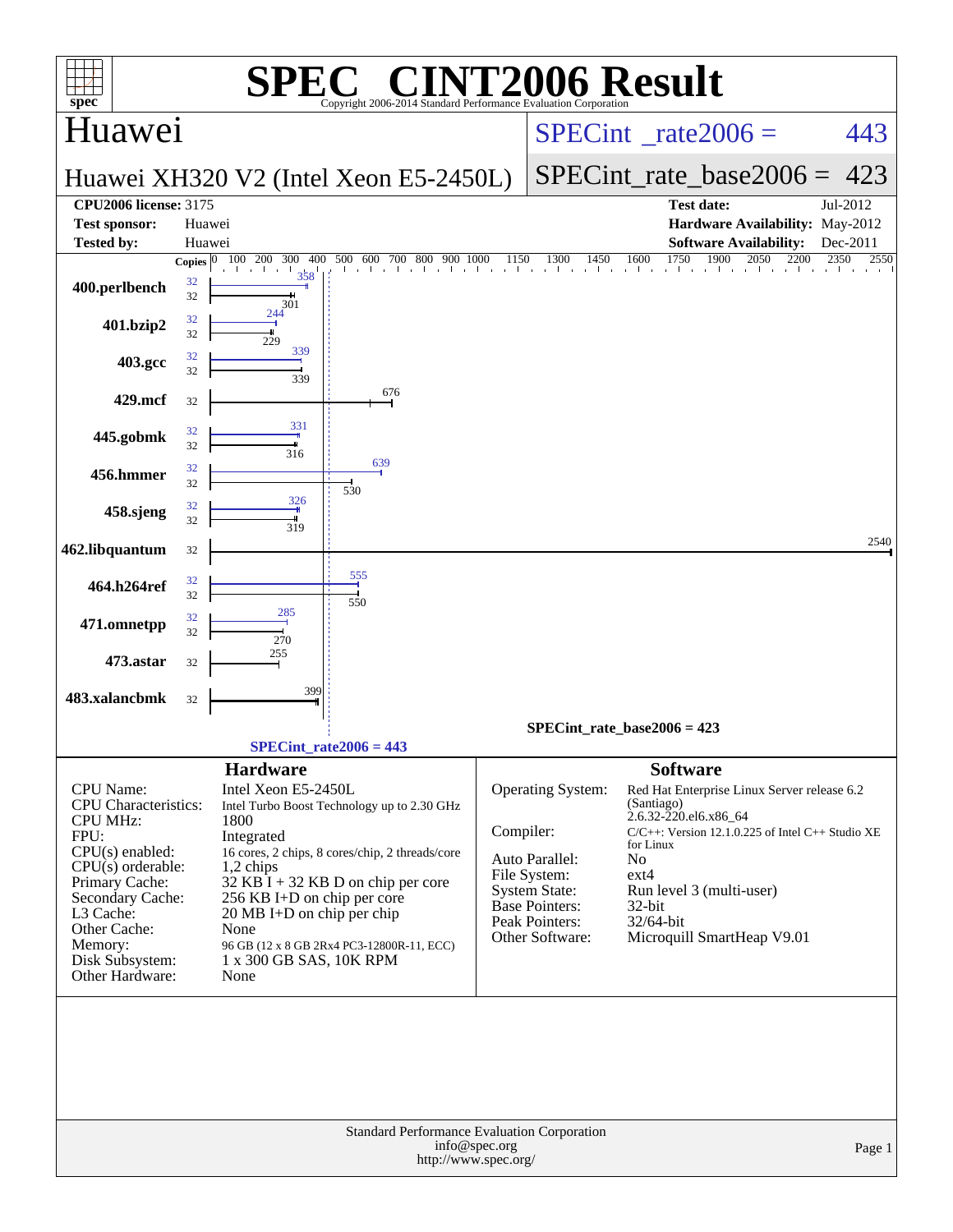

#### Huawei

#### SPECint rate $2006 = 443$

#### Huawei XH320 V2 (Intel Xeon E5-2450L)

[SPECint\\_rate\\_base2006 =](http://www.spec.org/auto/cpu2006/Docs/result-fields.html#SPECintratebase2006) 423

**[CPU2006 license:](http://www.spec.org/auto/cpu2006/Docs/result-fields.html#CPU2006license)** 3175 **[Test date:](http://www.spec.org/auto/cpu2006/Docs/result-fields.html#Testdate)** Jul-2012

**[Test sponsor:](http://www.spec.org/auto/cpu2006/Docs/result-fields.html#Testsponsor)** Huawei **[Hardware Availability:](http://www.spec.org/auto/cpu2006/Docs/result-fields.html#HardwareAvailability)** May-2012 **[Tested by:](http://www.spec.org/auto/cpu2006/Docs/result-fields.html#Testedby)** Huawei **[Software Availability:](http://www.spec.org/auto/cpu2006/Docs/result-fields.html#SoftwareAvailability)** Dec-2011

#### **[Results Table](http://www.spec.org/auto/cpu2006/Docs/result-fields.html#ResultsTable)**

|                                                                                                          | <b>Base</b>   |                |       |                |       |                |            | <b>Peak</b>   |                |              |                |              |                |              |
|----------------------------------------------------------------------------------------------------------|---------------|----------------|-------|----------------|-------|----------------|------------|---------------|----------------|--------------|----------------|--------------|----------------|--------------|
| <b>Benchmark</b>                                                                                         | <b>Copies</b> | <b>Seconds</b> | Ratio | <b>Seconds</b> | Ratio | <b>Seconds</b> | Ratio      | <b>Copies</b> | <b>Seconds</b> | <b>Ratio</b> | <b>Seconds</b> | <b>Ratio</b> | <b>Seconds</b> | <b>Ratio</b> |
| 400.perlbench                                                                                            | 32            | 1000           | 313   | 1052           | 297   | 1040           | 301        | 32            | 874            | 358          | 879            | 356          | 859            | 364          |
| 401.bzip2                                                                                                | 32            | 1311           | 236   | 1367           | 226   | 1350           | 229        | 32            | 1267           | 244          | 1269           | 243          | 1259           | 245          |
| $403.\mathrm{gcc}$                                                                                       | 32            | 755            | 341   | 760            | 339   | 760            | 339        | 32            | 762            | 338          | 760            | 339          | 760            | 339          |
| $429$ .mcf                                                                                               | 32            | 489            | 596   | 432            | 676   | 430            | 678        | 32            | 489            | 596          | 432            | 676          | 430            | 678          |
| $445$ .gobm $k$                                                                                          | 32            | 1061           | 316   | 1040           | 323   | 1064           | 315        | 32            | 1033           | 325          | 1013           | 331          | 1013           | 331          |
| 456.hmmer                                                                                                | 32            | 563            | 530   | 568            | 526   | 564            | <b>530</b> | 32            | 467            | 639          | 467            | 640          | 468            | 638          |
| 458 sjeng                                                                                                | 32            | 1200           | 323   | 1227           | 315   | 1214           | <b>319</b> | 32            | 1196           | 324          | 1163           | 333          | 1189           | <u>326</u>   |
| 462.libquantum                                                                                           | 32            | 260            | 2550  | 261            | 2540  | 261            | 2540       | 32            | 260            | 2550         | 261            | 2540         | 261            | 2540         |
| 464.h264ref                                                                                              | 32            | 1280           | 553   | 1290           | 549   | 1287           | <b>550</b> | 32            | 1277           | 555          | 1284           | 552          | 1277           | 555          |
| 471.omnetpp                                                                                              | 32            | 740            | 270   | 741            | 270   | 741            | 270        | 32            | 701            | 285          | 701            | 285          | 702            | 285          |
| $473.$ astar                                                                                             | 32            | 881            | 255   | 880            | 255   | 882            | 255        | 32            | 881            | 255          | 880            | 255          | 882            | 255          |
| 483.xalancbmk                                                                                            | 32            | 560            | 394   | 553            | 399   | 550            | 402        | 32            | 560            | 394          | 553            | 399          | 550            | 402          |
| Results appear in the order in which they were run. Bold underlined text indicates a median measurement. |               |                |       |                |       |                |            |               |                |              |                |              |                |              |

#### **[Submit Notes](http://www.spec.org/auto/cpu2006/Docs/result-fields.html#SubmitNotes)**

 The numactl mechanism was used to bind copies to processors. The config file option 'submit' was used to generate numactl commands to bind each copy to a specific processor. For details, please see the config file.

#### **[Operating System Notes](http://www.spec.org/auto/cpu2006/Docs/result-fields.html#OperatingSystemNotes)**

 Stack size set to unlimited using "ulimit -s unlimited" Transparent Huge Pages enabled with: echo always > /sys/kernel/mm/redhat\_transparent\_hugepage/enabled Filesystem page cache cleared with:<br>echo 1> /proc/sys/vm/drop cac /proc/sys/vm/drop\_caches runspec command invoked through numactl i.e.: numactl --interleave=all runspec <etc> Select only test related files when installing the operating system

#### **[Platform Notes](http://www.spec.org/auto/cpu2006/Docs/result-fields.html#PlatformNotes)**

 BIOS configuration: Set Power Efficiency Mode to Performance Baseboard Management Controller used to adjust the fan speed to 100% Sysinfo program /spec/config/sysinfo.rev6800 \$Rev: 6800 \$ \$Date:: 2011-10-11 #\$ 6f2ebdff5032aaa42e583f96b07f99d3 running on DH310-2 Sat Jul 14 21:25:26 2012

 This section contains SUT (System Under Test) info as seen by some common utilities. To remove or add to this section, see: <http://www.spec.org/cpu2006/Docs/config.html#sysinfo> Continued on next page

> Standard Performance Evaluation Corporation [info@spec.org](mailto:info@spec.org) <http://www.spec.org/>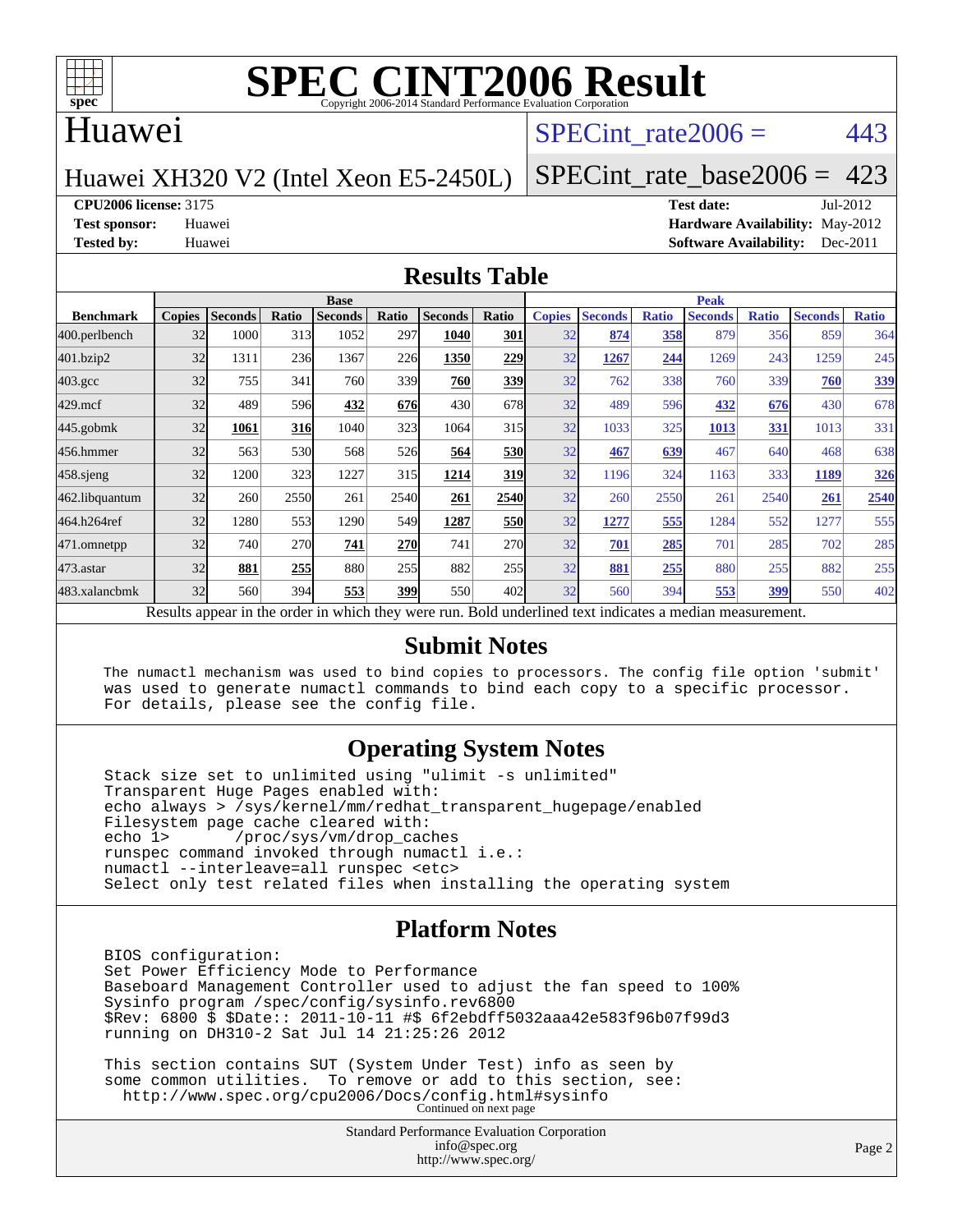

#### Huawei

SPECint rate $2006 = 443$ 

Huawei XH320 V2 (Intel Xeon E5-2450L)

[SPECint\\_rate\\_base2006 =](http://www.spec.org/auto/cpu2006/Docs/result-fields.html#SPECintratebase2006)  $423$ 

**[Tested by:](http://www.spec.org/auto/cpu2006/Docs/result-fields.html#Testedby)** Huawei **[Software Availability:](http://www.spec.org/auto/cpu2006/Docs/result-fields.html#SoftwareAvailability)** Dec-2011

**[CPU2006 license:](http://www.spec.org/auto/cpu2006/Docs/result-fields.html#CPU2006license)** 3175 **[Test date:](http://www.spec.org/auto/cpu2006/Docs/result-fields.html#Testdate)** Jul-2012 **[Test sponsor:](http://www.spec.org/auto/cpu2006/Docs/result-fields.html#Testsponsor)** Huawei **[Hardware Availability:](http://www.spec.org/auto/cpu2006/Docs/result-fields.html#HardwareAvailability)** May-2012

#### **[Platform Notes \(Continued\)](http://www.spec.org/auto/cpu2006/Docs/result-fields.html#PlatformNotes)**

 From /proc/cpuinfo model name : Intel(R) Xeon(R) CPU E5-2450L 0 @ 1.80GHz 2 "physical id"s (chips) 32 "processors" cores, siblings (Caution: counting these is hw and system dependent. The following excerpts from /proc/cpuinfo might not be reliable. Use with caution.) cpu cores : 8 siblings : 16 physical 0: cores 0 1 2 3 4 5 6 7 physical 1: cores 0 1 2 3 4 5 6 7 cache size : 20480 KB From /proc/meminfo MemTotal: 99030424 kB<br>HugePages Total: 0 HugePages\_Total: 0 Hugepagesize: 2048 kB From /etc/\*release\* /etc/\*version\* redhat-release: Red Hat Enterprise Linux Server release 6.2 (Santiago) system-release: Red Hat Enterprise Linux Server release 6.2 (Santiago) system-release-cpe: cpe:/o:redhat:enterprise\_linux:6server:ga:server uname -a: Linux DH310-2 2.6.32-220.el6.x86\_64 #1 SMP Wed Nov 9 08:03:13 EST 2011 x86\_64 x86\_64 x86\_64 GNU/Linux run-level 3 Jul 10 18:20 SPEC is set to: /spec Filesystem Type Size Used Avail Use% Mounted on /dev/sda1 ext4 289G 103G 171G 38% / Additional information from dmidecode: (End of data from sysinfo program)

#### **[General Notes](http://www.spec.org/auto/cpu2006/Docs/result-fields.html#GeneralNotes)**

Environment variables set by runspec before the start of the run: LD\_LIBRARY\_PATH = "/spec/libs/32:/spec/libs/64"

 Binaries compiled on a system with 2 x Xeon X5645 CPU + 16GB memory using RHEL 6.1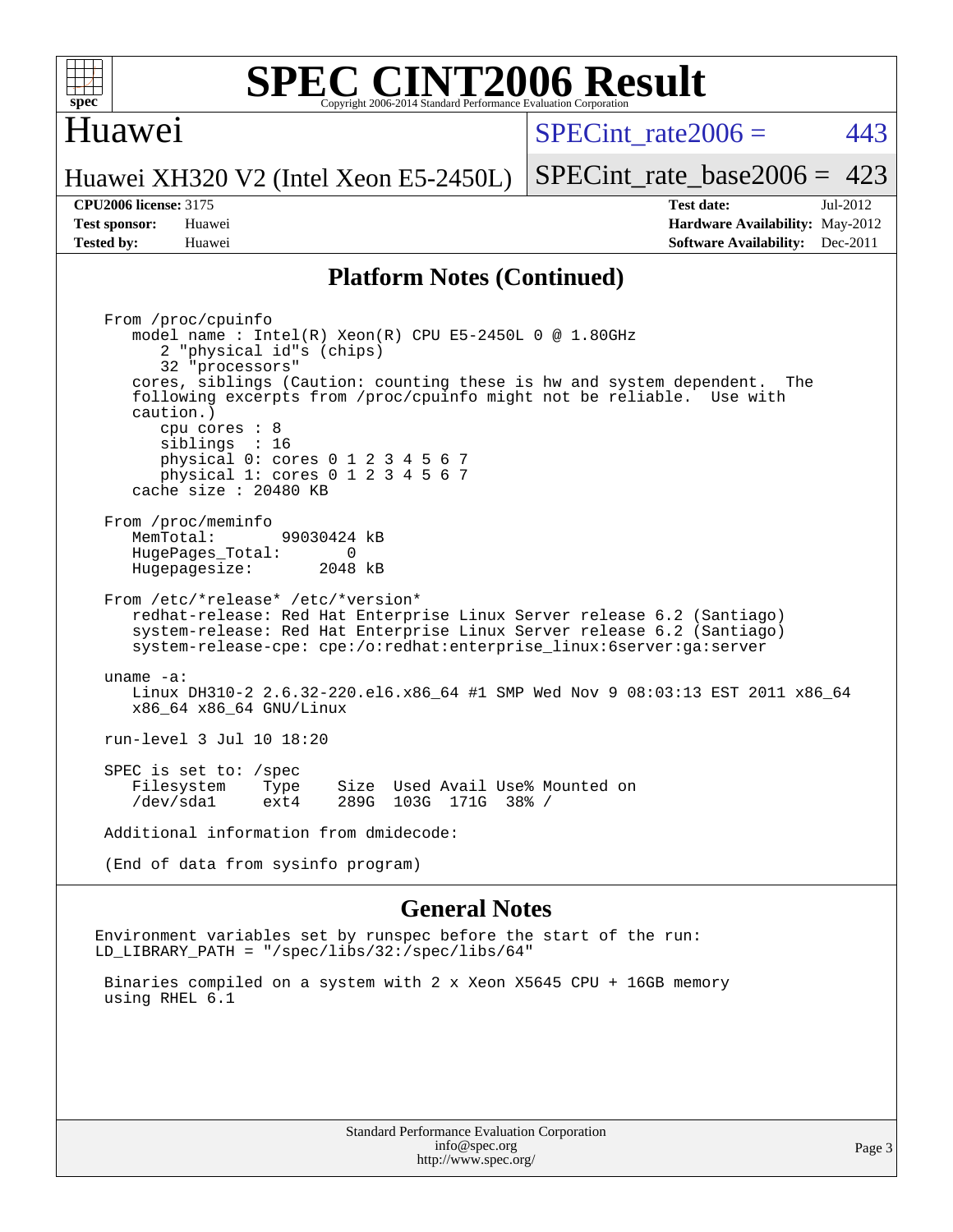

#### Huawei

SPECint rate $2006 = 443$ 

Huawei XH320 V2 (Intel Xeon E5-2450L)

[SPECint\\_rate\\_base2006 =](http://www.spec.org/auto/cpu2006/Docs/result-fields.html#SPECintratebase2006)  $423$ **[CPU2006 license:](http://www.spec.org/auto/cpu2006/Docs/result-fields.html#CPU2006license)** 3175 **[Test date:](http://www.spec.org/auto/cpu2006/Docs/result-fields.html#Testdate)** Jul-2012

**[Test sponsor:](http://www.spec.org/auto/cpu2006/Docs/result-fields.html#Testsponsor)** Huawei **[Hardware Availability:](http://www.spec.org/auto/cpu2006/Docs/result-fields.html#HardwareAvailability)** May-2012 **[Tested by:](http://www.spec.org/auto/cpu2006/Docs/result-fields.html#Testedby)** Huawei **[Software Availability:](http://www.spec.org/auto/cpu2006/Docs/result-fields.html#SoftwareAvailability)** Dec-2011

# **[Base Compiler Invocation](http://www.spec.org/auto/cpu2006/Docs/result-fields.html#BaseCompilerInvocation)**

[C benchmarks](http://www.spec.org/auto/cpu2006/Docs/result-fields.html#Cbenchmarks):  $\text{icc}$   $-\text{m32}$ 

[C++ benchmarks:](http://www.spec.org/auto/cpu2006/Docs/result-fields.html#CXXbenchmarks) [icpc -m32](http://www.spec.org/cpu2006/results/res2012q3/cpu2006-20120723-23811.flags.html#user_CXXbase_intel_icpc_4e5a5ef1a53fd332b3c49e69c3330699)

**[Base Portability Flags](http://www.spec.org/auto/cpu2006/Docs/result-fields.html#BasePortabilityFlags)**

 400.perlbench: [-DSPEC\\_CPU\\_LINUX\\_IA32](http://www.spec.org/cpu2006/results/res2012q3/cpu2006-20120723-23811.flags.html#b400.perlbench_baseCPORTABILITY_DSPEC_CPU_LINUX_IA32) 462.libquantum: [-DSPEC\\_CPU\\_LINUX](http://www.spec.org/cpu2006/results/res2012q3/cpu2006-20120723-23811.flags.html#b462.libquantum_baseCPORTABILITY_DSPEC_CPU_LINUX) 483.xalancbmk: [-DSPEC\\_CPU\\_LINUX](http://www.spec.org/cpu2006/results/res2012q3/cpu2006-20120723-23811.flags.html#b483.xalancbmk_baseCXXPORTABILITY_DSPEC_CPU_LINUX)

## **[Base Optimization Flags](http://www.spec.org/auto/cpu2006/Docs/result-fields.html#BaseOptimizationFlags)**

[C benchmarks](http://www.spec.org/auto/cpu2006/Docs/result-fields.html#Cbenchmarks):

[-xSSE4.2](http://www.spec.org/cpu2006/results/res2012q3/cpu2006-20120723-23811.flags.html#user_CCbase_f-xSSE42_f91528193cf0b216347adb8b939d4107) [-ipo](http://www.spec.org/cpu2006/results/res2012q3/cpu2006-20120723-23811.flags.html#user_CCbase_f-ipo) [-O3](http://www.spec.org/cpu2006/results/res2012q3/cpu2006-20120723-23811.flags.html#user_CCbase_f-O3) [-no-prec-div](http://www.spec.org/cpu2006/results/res2012q3/cpu2006-20120723-23811.flags.html#user_CCbase_f-no-prec-div) [-opt-prefetch](http://www.spec.org/cpu2006/results/res2012q3/cpu2006-20120723-23811.flags.html#user_CCbase_f-opt-prefetch) [-opt-mem-layout-trans=3](http://www.spec.org/cpu2006/results/res2012q3/cpu2006-20120723-23811.flags.html#user_CCbase_f-opt-mem-layout-trans_a7b82ad4bd7abf52556d4961a2ae94d5)

[C++ benchmarks:](http://www.spec.org/auto/cpu2006/Docs/result-fields.html#CXXbenchmarks)

[-xSSE4.2](http://www.spec.org/cpu2006/results/res2012q3/cpu2006-20120723-23811.flags.html#user_CXXbase_f-xSSE42_f91528193cf0b216347adb8b939d4107) [-ipo](http://www.spec.org/cpu2006/results/res2012q3/cpu2006-20120723-23811.flags.html#user_CXXbase_f-ipo) [-O3](http://www.spec.org/cpu2006/results/res2012q3/cpu2006-20120723-23811.flags.html#user_CXXbase_f-O3) [-no-prec-div](http://www.spec.org/cpu2006/results/res2012q3/cpu2006-20120723-23811.flags.html#user_CXXbase_f-no-prec-div) [-opt-prefetch](http://www.spec.org/cpu2006/results/res2012q3/cpu2006-20120723-23811.flags.html#user_CXXbase_f-opt-prefetch) [-opt-mem-layout-trans=3](http://www.spec.org/cpu2006/results/res2012q3/cpu2006-20120723-23811.flags.html#user_CXXbase_f-opt-mem-layout-trans_a7b82ad4bd7abf52556d4961a2ae94d5) [-Wl,-z,muldefs](http://www.spec.org/cpu2006/results/res2012q3/cpu2006-20120723-23811.flags.html#user_CXXbase_link_force_multiple1_74079c344b956b9658436fd1b6dd3a8a) [-L/smartheap -lsmartheap](http://www.spec.org/cpu2006/results/res2012q3/cpu2006-20120723-23811.flags.html#user_CXXbase_SmartHeap_7c9e394a5779e1a7fec7c221e123830c)

#### **[Base Other Flags](http://www.spec.org/auto/cpu2006/Docs/result-fields.html#BaseOtherFlags)**

[C benchmarks](http://www.spec.org/auto/cpu2006/Docs/result-fields.html#Cbenchmarks):

403.gcc: [-Dalloca=\\_alloca](http://www.spec.org/cpu2006/results/res2012q3/cpu2006-20120723-23811.flags.html#b403.gcc_baseEXTRA_CFLAGS_Dalloca_be3056838c12de2578596ca5467af7f3)

# **[Peak Compiler Invocation](http://www.spec.org/auto/cpu2006/Docs/result-fields.html#PeakCompilerInvocation)**

[C benchmarks \(except as noted below\)](http://www.spec.org/auto/cpu2006/Docs/result-fields.html#Cbenchmarksexceptasnotedbelow): [icc -m32](http://www.spec.org/cpu2006/results/res2012q3/cpu2006-20120723-23811.flags.html#user_CCpeak_intel_icc_5ff4a39e364c98233615fdd38438c6f2) 400.perlbench: [icc -m64](http://www.spec.org/cpu2006/results/res2012q3/cpu2006-20120723-23811.flags.html#user_peakCCLD400_perlbench_intel_icc_64bit_bda6cc9af1fdbb0edc3795bac97ada53) 401.bzip2: [icc -m64](http://www.spec.org/cpu2006/results/res2012q3/cpu2006-20120723-23811.flags.html#user_peakCCLD401_bzip2_intel_icc_64bit_bda6cc9af1fdbb0edc3795bac97ada53)

456.hmmer: [icc -m64](http://www.spec.org/cpu2006/results/res2012q3/cpu2006-20120723-23811.flags.html#user_peakCCLD456_hmmer_intel_icc_64bit_bda6cc9af1fdbb0edc3795bac97ada53)

458.sjeng: [icc -m64](http://www.spec.org/cpu2006/results/res2012q3/cpu2006-20120723-23811.flags.html#user_peakCCLD458_sjeng_intel_icc_64bit_bda6cc9af1fdbb0edc3795bac97ada53)

```
C++ benchmarks: 
icpc -m32
```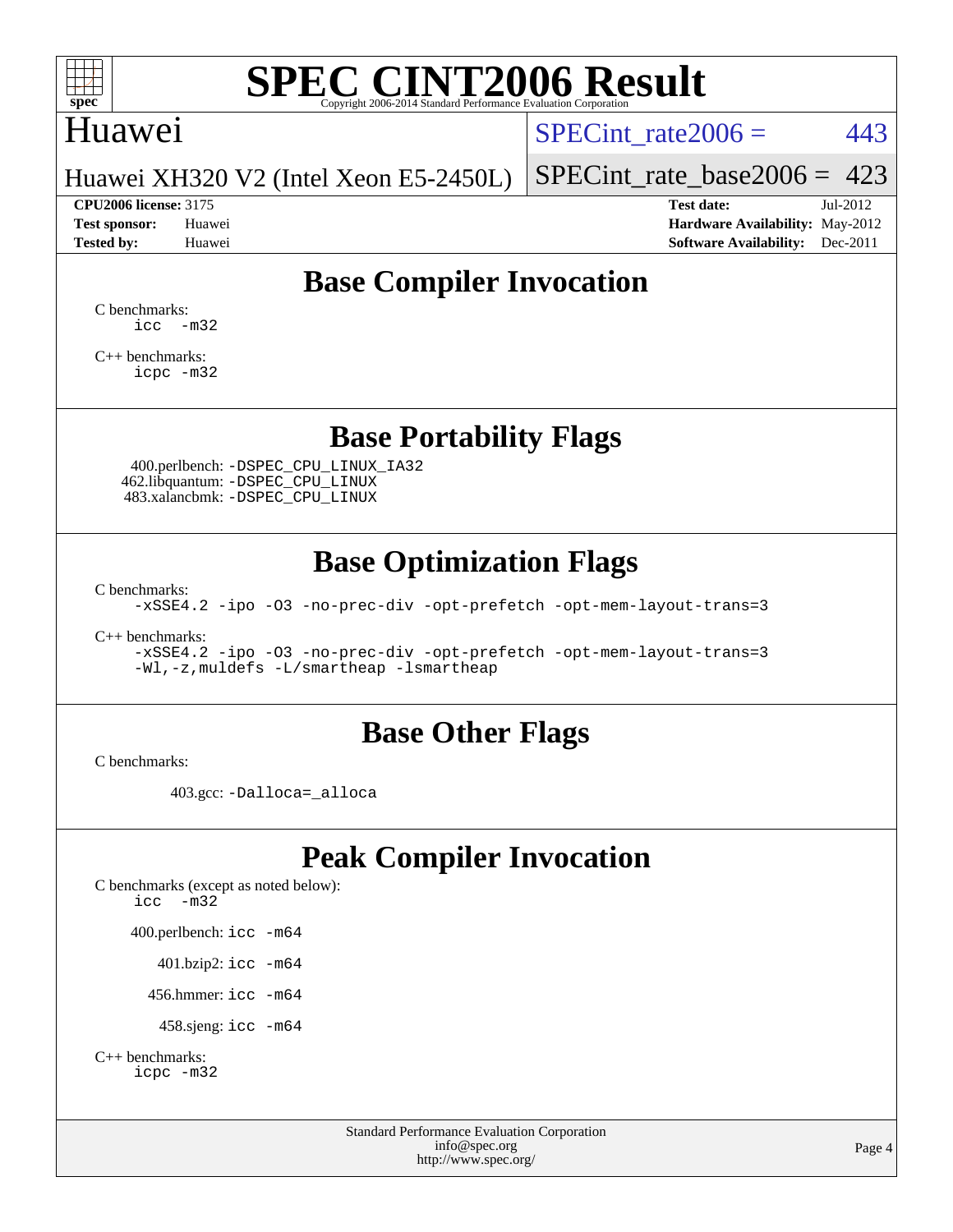

#### **[SPEC CINT2006 Result](http://www.spec.org/auto/cpu2006/Docs/result-fields.html#SPECCINT2006Result)** Copyright 2006-2014 Standard Performance Evaluation C

## Huawei

SPECint rate $2006 = 443$ 

Huawei XH320 V2 (Intel Xeon E5-2450L)

[SPECint\\_rate\\_base2006 =](http://www.spec.org/auto/cpu2006/Docs/result-fields.html#SPECintratebase2006) 423

**[CPU2006 license:](http://www.spec.org/auto/cpu2006/Docs/result-fields.html#CPU2006license)** 3175 **[Test date:](http://www.spec.org/auto/cpu2006/Docs/result-fields.html#Testdate)** Jul-2012 **[Test sponsor:](http://www.spec.org/auto/cpu2006/Docs/result-fields.html#Testsponsor)** Huawei **[Hardware Availability:](http://www.spec.org/auto/cpu2006/Docs/result-fields.html#HardwareAvailability)** May-2012 **[Tested by:](http://www.spec.org/auto/cpu2006/Docs/result-fields.html#Testedby)** Huawei **[Software Availability:](http://www.spec.org/auto/cpu2006/Docs/result-fields.html#SoftwareAvailability)** Dec-2011

# **[Peak Portability Flags](http://www.spec.org/auto/cpu2006/Docs/result-fields.html#PeakPortabilityFlags)**

 400.perlbench: [-DSPEC\\_CPU\\_LP64](http://www.spec.org/cpu2006/results/res2012q3/cpu2006-20120723-23811.flags.html#b400.perlbench_peakCPORTABILITY_DSPEC_CPU_LP64) [-DSPEC\\_CPU\\_LINUX\\_X64](http://www.spec.org/cpu2006/results/res2012q3/cpu2006-20120723-23811.flags.html#b400.perlbench_peakCPORTABILITY_DSPEC_CPU_LINUX_X64) 401.bzip2: [-DSPEC\\_CPU\\_LP64](http://www.spec.org/cpu2006/results/res2012q3/cpu2006-20120723-23811.flags.html#suite_peakCPORTABILITY401_bzip2_DSPEC_CPU_LP64) 456.hmmer: [-DSPEC\\_CPU\\_LP64](http://www.spec.org/cpu2006/results/res2012q3/cpu2006-20120723-23811.flags.html#suite_peakCPORTABILITY456_hmmer_DSPEC_CPU_LP64) 458.sjeng: [-DSPEC\\_CPU\\_LP64](http://www.spec.org/cpu2006/results/res2012q3/cpu2006-20120723-23811.flags.html#suite_peakCPORTABILITY458_sjeng_DSPEC_CPU_LP64) 462.libquantum: [-DSPEC\\_CPU\\_LINUX](http://www.spec.org/cpu2006/results/res2012q3/cpu2006-20120723-23811.flags.html#b462.libquantum_peakCPORTABILITY_DSPEC_CPU_LINUX) 483.xalancbmk: [-DSPEC\\_CPU\\_LINUX](http://www.spec.org/cpu2006/results/res2012q3/cpu2006-20120723-23811.flags.html#b483.xalancbmk_peakCXXPORTABILITY_DSPEC_CPU_LINUX)

# **[Peak Optimization Flags](http://www.spec.org/auto/cpu2006/Docs/result-fields.html#PeakOptimizationFlags)**

[C benchmarks](http://www.spec.org/auto/cpu2006/Docs/result-fields.html#Cbenchmarks):

 400.perlbench: [-xSSE4.2](http://www.spec.org/cpu2006/results/res2012q3/cpu2006-20120723-23811.flags.html#user_peakPASS2_CFLAGSPASS2_LDCFLAGS400_perlbench_f-xSSE42_f91528193cf0b216347adb8b939d4107)(pass 2) [-prof-gen](http://www.spec.org/cpu2006/results/res2012q3/cpu2006-20120723-23811.flags.html#user_peakPASS1_CFLAGSPASS1_LDCFLAGS400_perlbench_prof_gen_e43856698f6ca7b7e442dfd80e94a8fc)(pass 1) [-ipo](http://www.spec.org/cpu2006/results/res2012q3/cpu2006-20120723-23811.flags.html#user_peakPASS2_CFLAGSPASS2_LDCFLAGS400_perlbench_f-ipo)(pass 2) [-O3](http://www.spec.org/cpu2006/results/res2012q3/cpu2006-20120723-23811.flags.html#user_peakPASS2_CFLAGSPASS2_LDCFLAGS400_perlbench_f-O3)(pass 2) [-no-prec-div](http://www.spec.org/cpu2006/results/res2012q3/cpu2006-20120723-23811.flags.html#user_peakPASS2_CFLAGSPASS2_LDCFLAGS400_perlbench_f-no-prec-div)(pass 2) [-prof-use](http://www.spec.org/cpu2006/results/res2012q3/cpu2006-20120723-23811.flags.html#user_peakPASS2_CFLAGSPASS2_LDCFLAGS400_perlbench_prof_use_bccf7792157ff70d64e32fe3e1250b55)(pass 2) [-auto-ilp32](http://www.spec.org/cpu2006/results/res2012q3/cpu2006-20120723-23811.flags.html#user_peakCOPTIMIZE400_perlbench_f-auto-ilp32)  $401.bzip2: -xSSE4.2(pass 2) -prof-qen(pass 1) -ipo(pass 2)$  $401.bzip2: -xSSE4.2(pass 2) -prof-qen(pass 1) -ipo(pass 2)$  $401.bzip2: -xSSE4.2(pass 2) -prof-qen(pass 1) -ipo(pass 2)$  $401.bzip2: -xSSE4.2(pass 2) -prof-qen(pass 1) -ipo(pass 2)$  $401.bzip2: -xSSE4.2(pass 2) -prof-qen(pass 1) -ipo(pass 2)$ [-O3](http://www.spec.org/cpu2006/results/res2012q3/cpu2006-20120723-23811.flags.html#user_peakPASS2_CFLAGSPASS2_LDCFLAGS401_bzip2_f-O3)(pass 2) [-no-prec-div](http://www.spec.org/cpu2006/results/res2012q3/cpu2006-20120723-23811.flags.html#user_peakPASS2_CFLAGSPASS2_LDCFLAGS401_bzip2_f-no-prec-div)(pass 2) [-prof-use](http://www.spec.org/cpu2006/results/res2012q3/cpu2006-20120723-23811.flags.html#user_peakPASS2_CFLAGSPASS2_LDCFLAGS401_bzip2_prof_use_bccf7792157ff70d64e32fe3e1250b55)(pass 2) [-opt-prefetch](http://www.spec.org/cpu2006/results/res2012q3/cpu2006-20120723-23811.flags.html#user_peakCOPTIMIZE401_bzip2_f-opt-prefetch) [-auto-ilp32](http://www.spec.org/cpu2006/results/res2012q3/cpu2006-20120723-23811.flags.html#user_peakCOPTIMIZE401_bzip2_f-auto-ilp32) [-ansi-alias](http://www.spec.org/cpu2006/results/res2012q3/cpu2006-20120723-23811.flags.html#user_peakCOPTIMIZE401_bzip2_f-ansi-alias) 403.gcc: [-xSSE4.2](http://www.spec.org/cpu2006/results/res2012q3/cpu2006-20120723-23811.flags.html#user_peakCOPTIMIZE403_gcc_f-xSSE42_f91528193cf0b216347adb8b939d4107) [-ipo](http://www.spec.org/cpu2006/results/res2012q3/cpu2006-20120723-23811.flags.html#user_peakCOPTIMIZE403_gcc_f-ipo) [-O3](http://www.spec.org/cpu2006/results/res2012q3/cpu2006-20120723-23811.flags.html#user_peakCOPTIMIZE403_gcc_f-O3) [-no-prec-div](http://www.spec.org/cpu2006/results/res2012q3/cpu2006-20120723-23811.flags.html#user_peakCOPTIMIZE403_gcc_f-no-prec-div) 429.mcf: basepeak = yes 445.gobmk: [-xSSE4.2](http://www.spec.org/cpu2006/results/res2012q3/cpu2006-20120723-23811.flags.html#user_peakPASS2_CFLAGSPASS2_LDCFLAGS445_gobmk_f-xSSE42_f91528193cf0b216347adb8b939d4107)(pass 2) [-prof-gen](http://www.spec.org/cpu2006/results/res2012q3/cpu2006-20120723-23811.flags.html#user_peakPASS1_CFLAGSPASS1_LDCFLAGS445_gobmk_prof_gen_e43856698f6ca7b7e442dfd80e94a8fc)(pass 1) [-prof-use](http://www.spec.org/cpu2006/results/res2012q3/cpu2006-20120723-23811.flags.html#user_peakPASS2_CFLAGSPASS2_LDCFLAGS445_gobmk_prof_use_bccf7792157ff70d64e32fe3e1250b55)(pass 2) [-ansi-alias](http://www.spec.org/cpu2006/results/res2012q3/cpu2006-20120723-23811.flags.html#user_peakCOPTIMIZE445_gobmk_f-ansi-alias) [-opt-mem-layout-trans=3](http://www.spec.org/cpu2006/results/res2012q3/cpu2006-20120723-23811.flags.html#user_peakCOPTIMIZE445_gobmk_f-opt-mem-layout-trans_a7b82ad4bd7abf52556d4961a2ae94d5) 456.hmmer: [-xSSE4.2](http://www.spec.org/cpu2006/results/res2012q3/cpu2006-20120723-23811.flags.html#user_peakCOPTIMIZE456_hmmer_f-xSSE42_f91528193cf0b216347adb8b939d4107) [-ipo](http://www.spec.org/cpu2006/results/res2012q3/cpu2006-20120723-23811.flags.html#user_peakCOPTIMIZE456_hmmer_f-ipo) [-O3](http://www.spec.org/cpu2006/results/res2012q3/cpu2006-20120723-23811.flags.html#user_peakCOPTIMIZE456_hmmer_f-O3) [-no-prec-div](http://www.spec.org/cpu2006/results/res2012q3/cpu2006-20120723-23811.flags.html#user_peakCOPTIMIZE456_hmmer_f-no-prec-div) [-unroll2](http://www.spec.org/cpu2006/results/res2012q3/cpu2006-20120723-23811.flags.html#user_peakCOPTIMIZE456_hmmer_f-unroll_784dae83bebfb236979b41d2422d7ec2) [-auto-ilp32](http://www.spec.org/cpu2006/results/res2012q3/cpu2006-20120723-23811.flags.html#user_peakCOPTIMIZE456_hmmer_f-auto-ilp32) 458.sjeng: [-xSSE4.2](http://www.spec.org/cpu2006/results/res2012q3/cpu2006-20120723-23811.flags.html#user_peakPASS2_CFLAGSPASS2_LDCFLAGS458_sjeng_f-xSSE42_f91528193cf0b216347adb8b939d4107)(pass 2) [-prof-gen](http://www.spec.org/cpu2006/results/res2012q3/cpu2006-20120723-23811.flags.html#user_peakPASS1_CFLAGSPASS1_LDCFLAGS458_sjeng_prof_gen_e43856698f6ca7b7e442dfd80e94a8fc)(pass 1) [-ipo](http://www.spec.org/cpu2006/results/res2012q3/cpu2006-20120723-23811.flags.html#user_peakPASS2_CFLAGSPASS2_LDCFLAGS458_sjeng_f-ipo)(pass 2) [-O3](http://www.spec.org/cpu2006/results/res2012q3/cpu2006-20120723-23811.flags.html#user_peakPASS2_CFLAGSPASS2_LDCFLAGS458_sjeng_f-O3)(pass 2) [-no-prec-div](http://www.spec.org/cpu2006/results/res2012q3/cpu2006-20120723-23811.flags.html#user_peakPASS2_CFLAGSPASS2_LDCFLAGS458_sjeng_f-no-prec-div)(pass 2) [-prof-use](http://www.spec.org/cpu2006/results/res2012q3/cpu2006-20120723-23811.flags.html#user_peakPASS2_CFLAGSPASS2_LDCFLAGS458_sjeng_prof_use_bccf7792157ff70d64e32fe3e1250b55)(pass 2) [-unroll4](http://www.spec.org/cpu2006/results/res2012q3/cpu2006-20120723-23811.flags.html#user_peakCOPTIMIZE458_sjeng_f-unroll_4e5e4ed65b7fd20bdcd365bec371b81f) [-auto-ilp32](http://www.spec.org/cpu2006/results/res2012q3/cpu2006-20120723-23811.flags.html#user_peakCOPTIMIZE458_sjeng_f-auto-ilp32)  $462$ .libquantum: basepeak = yes 464.h264ref: [-xSSE4.2](http://www.spec.org/cpu2006/results/res2012q3/cpu2006-20120723-23811.flags.html#user_peakPASS2_CFLAGSPASS2_LDCFLAGS464_h264ref_f-xSSE42_f91528193cf0b216347adb8b939d4107)(pass 2) [-prof-gen](http://www.spec.org/cpu2006/results/res2012q3/cpu2006-20120723-23811.flags.html#user_peakPASS1_CFLAGSPASS1_LDCFLAGS464_h264ref_prof_gen_e43856698f6ca7b7e442dfd80e94a8fc)(pass 1) [-ipo](http://www.spec.org/cpu2006/results/res2012q3/cpu2006-20120723-23811.flags.html#user_peakPASS2_CFLAGSPASS2_LDCFLAGS464_h264ref_f-ipo)(pass 2) [-O3](http://www.spec.org/cpu2006/results/res2012q3/cpu2006-20120723-23811.flags.html#user_peakPASS2_CFLAGSPASS2_LDCFLAGS464_h264ref_f-O3)(pass 2) [-no-prec-div](http://www.spec.org/cpu2006/results/res2012q3/cpu2006-20120723-23811.flags.html#user_peakPASS2_CFLAGSPASS2_LDCFLAGS464_h264ref_f-no-prec-div)(pass 2) [-prof-use](http://www.spec.org/cpu2006/results/res2012q3/cpu2006-20120723-23811.flags.html#user_peakPASS2_CFLAGSPASS2_LDCFLAGS464_h264ref_prof_use_bccf7792157ff70d64e32fe3e1250b55)(pass 2) [-unroll2](http://www.spec.org/cpu2006/results/res2012q3/cpu2006-20120723-23811.flags.html#user_peakCOPTIMIZE464_h264ref_f-unroll_784dae83bebfb236979b41d2422d7ec2) [-ansi-alias](http://www.spec.org/cpu2006/results/res2012q3/cpu2006-20120723-23811.flags.html#user_peakCOPTIMIZE464_h264ref_f-ansi-alias) [C++ benchmarks:](http://www.spec.org/auto/cpu2006/Docs/result-fields.html#CXXbenchmarks) 471.omnetpp: [-xSSE4.2](http://www.spec.org/cpu2006/results/res2012q3/cpu2006-20120723-23811.flags.html#user_peakPASS2_CXXFLAGSPASS2_LDCXXFLAGS471_omnetpp_f-xSSE42_f91528193cf0b216347adb8b939d4107)(pass 2) [-prof-gen](http://www.spec.org/cpu2006/results/res2012q3/cpu2006-20120723-23811.flags.html#user_peakPASS1_CXXFLAGSPASS1_LDCXXFLAGS471_omnetpp_prof_gen_e43856698f6ca7b7e442dfd80e94a8fc)(pass 1) [-ipo](http://www.spec.org/cpu2006/results/res2012q3/cpu2006-20120723-23811.flags.html#user_peakPASS2_CXXFLAGSPASS2_LDCXXFLAGS471_omnetpp_f-ipo)(pass 2) [-O3](http://www.spec.org/cpu2006/results/res2012q3/cpu2006-20120723-23811.flags.html#user_peakPASS2_CXXFLAGSPASS2_LDCXXFLAGS471_omnetpp_f-O3)(pass 2) [-no-prec-div](http://www.spec.org/cpu2006/results/res2012q3/cpu2006-20120723-23811.flags.html#user_peakPASS2_CXXFLAGSPASS2_LDCXXFLAGS471_omnetpp_f-no-prec-div)(pass 2) [-prof-use](http://www.spec.org/cpu2006/results/res2012q3/cpu2006-20120723-23811.flags.html#user_peakPASS2_CXXFLAGSPASS2_LDCXXFLAGS471_omnetpp_prof_use_bccf7792157ff70d64e32fe3e1250b55)(pass 2) [-ansi-alias](http://www.spec.org/cpu2006/results/res2012q3/cpu2006-20120723-23811.flags.html#user_peakCXXOPTIMIZE471_omnetpp_f-ansi-alias) [-opt-ra-region-strategy=block](http://www.spec.org/cpu2006/results/res2012q3/cpu2006-20120723-23811.flags.html#user_peakCXXOPTIMIZE471_omnetpp_f-opt-ra-region-strategy_a0a37c372d03933b2a18d4af463c1f69) [-Wl,-z,muldefs](http://www.spec.org/cpu2006/results/res2012q3/cpu2006-20120723-23811.flags.html#user_peakEXTRA_LDFLAGS471_omnetpp_link_force_multiple1_74079c344b956b9658436fd1b6dd3a8a) [-L/smartheap -lsmartheap](http://www.spec.org/cpu2006/results/res2012q3/cpu2006-20120723-23811.flags.html#user_peakEXTRA_LIBS471_omnetpp_SmartHeap_7c9e394a5779e1a7fec7c221e123830c) 473.astar: basepeak = yes Continued on next page

> Standard Performance Evaluation Corporation [info@spec.org](mailto:info@spec.org) <http://www.spec.org/>